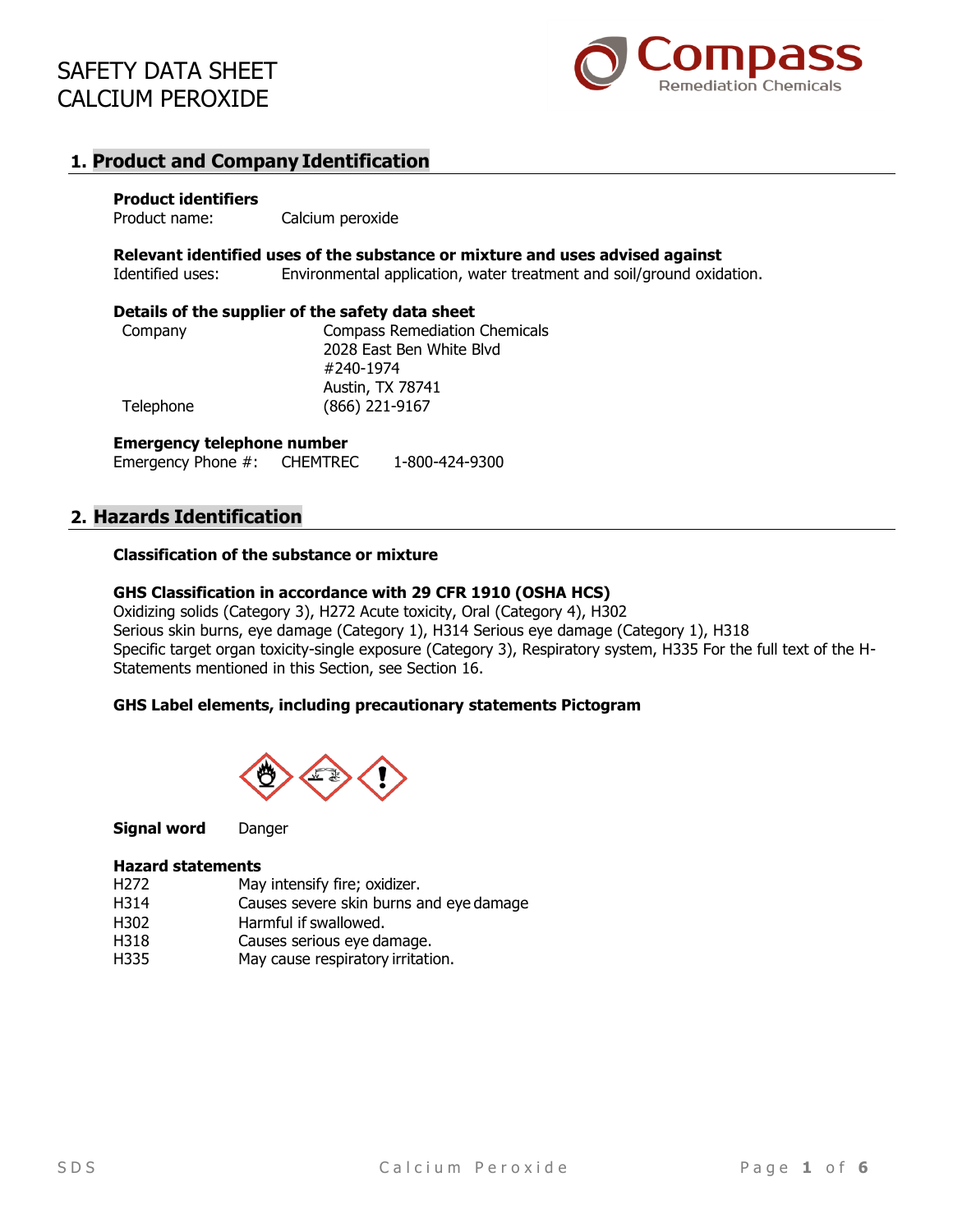### **Precautionary statements**

| P201             | Obtain special instructions before use.                                                                                                            |
|------------------|----------------------------------------------------------------------------------------------------------------------------------------------------|
| P202             | Do not handle until all safety precautions have been read and understood.                                                                          |
| P210             | Keep away from heat.                                                                                                                               |
| P220             | Keep/Store away from clothing/combustible materials.                                                                                               |
| P221             | Take any precaution to avoid mixing with combustibles.                                                                                             |
| P261             | Avoid breathing dust/fume/gas/mist/vapors/spray.                                                                                                   |
| P264             | Wash skin thoroughly after handling.                                                                                                               |
| P270             | Do not eat, drink or smoke when using this product.                                                                                                |
| P271             | Use only outdoors or in a well-ventilated area.                                                                                                    |
| P <sub>280</sub> | Wear protective gloves/protective clothing/eye protection/face protection                                                                          |
| P301+P312        | IF SWALLOWED: Call a POISON CENTER or doctor/physicianif you feel unwell.                                                                          |
|                  | P303+P361+P353 IF ON SKIN: Take off all contaminated clothing immediately. Rinse skin with water/shower.                                           |
| P304+P340        | IF INHALED: Remove victim to fresh air and keep at rest in a position comfortable for<br>breathing.                                                |
|                  | P305+P351+P338 IF IN EYES: Rinse cautiously with water for several minutes. Remove contact lenses, if<br>present and easy to do. Continue rinsing. |
| P310             | Immediately call a POISON CENTER or doctor/physician.                                                                                              |
| P312             | Call a POISON CENTER or doctor/physician if you feel unwell.                                                                                       |
| P321             | Specific treatment (see the supplemental first aid instruction)                                                                                    |
| P330             | Rinse mouth                                                                                                                                        |
| P363             | Wash contaminated clothing before reuse                                                                                                            |
| P370+P378        | In case of fire: Use dry sand, dry chemical or alcohol-resistant foam for extinction.                                                              |
| P403+P233        | Store in a well-ventilated place. Keep container tightly closed.                                                                                   |
| P405             | Store locked up.                                                                                                                                   |
| P501             | Dispose of contents/container to an approved waste disposal plant.                                                                                 |

#### **Hazards not otherwise classified (HNOC) or not covered by GHS**- none

**Emergency Overview**: Oxidizing agent, contact with other material may cause fire. Under fire conditions this material may decompose and release oxygen that intensifies fire.

Potential Health Effects:

| General             | Irritating to mucous membrane and eyes.                                      |  |
|---------------------|------------------------------------------------------------------------------|--|
| <b>Inhalation</b>   | Irritating to the respiratory tract.                                         |  |
| <b>Eye Contact</b>  | May cause irritation to the eyes; Risks of serious or permanent eye lesions. |  |
| <b>Skin Contact</b> | May cause skin irritation.                                                   |  |
| <b>Ingestion</b>    | Irritation of the mouth and throat with nausea and vomiting.                 |  |

## **3. Composition/Information on Ingredients**

| Ingredients       | <b>Chemical Formula</b> | CAS No.   | Percentage |
|-------------------|-------------------------|-----------|------------|
| Calcium Peroxide  | CaO2                    | 1305-79-9 | Min.75.0   |
| Calcium Hydroxide | Ca(OH)2                 | 1305-62-0 | Max.25.0   |

# **4. First-Aid Measures**

| Inhalation         | Remove affected person to fresh air. Seek medical attention if effects persist.                 |
|--------------------|-------------------------------------------------------------------------------------------------|
| <b>Eye Contact</b> | Flush eyes with running water for 15 minutes with eyelids held open. Seek specialist advice.    |
| Skin Contact       | Wash affected skin with soap and mild detergent and large amounts of water.                     |
| Ingestion          | If the person is conscious and not convulsing, give 2-4 cupfuls of water to dilute the chemical |
|                    | and seek medical attention immediately. Do not induce vomiting.                                 |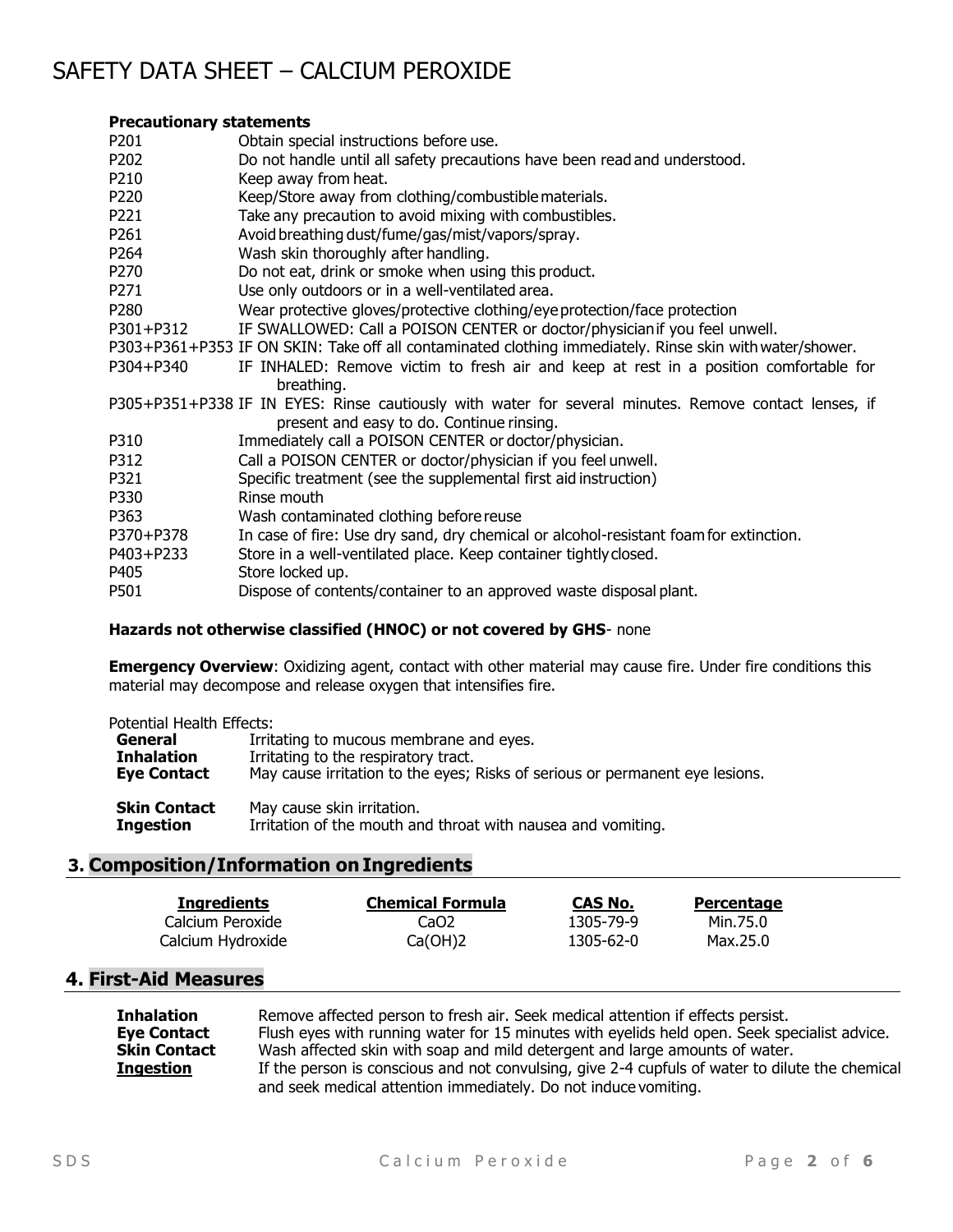## **5. Fire Fighting Measure**

**Flash Point**: Not applicable

**Flammability**: Not applicable

**Ignition Temperature**: Not applicable

**Danger of Explosion**: Non-explosive

**Extinguishing Media**: Water

**Fire Hazards:** Oxidizer. Storage vessels involved in a fire may vent gas or rupture due to internal pressure. Damp material may decompose exothermically and ignite combustibles. Oxygen release due to exothermic decomposition may support combustion. May ignite other combustible materials. Avoid contact with incompatible materials such as heavy metals, reducing agents, acids, bases, combustibles (wood, papers, cloths, etc.). Thermal decomposition releases oxygen and heat. Pressure bursts may occur due to gas evolution. Pressurization if confined when heated or decomposing. Containers may burst violently.

## **Fire-Fighting Measures**:

Evacuate all non-essential personnel

Wear protective clothing and self-contained breathing apparatus

Remain upwind of fire to avoid hazardous vapors and decomposition products

Use water spray to cool fire-exposed containers

## **6. Accidental Release Measures**

**Spill Clean-up Procedures**: Oxidizer. Eliminate all sources of ignition. Evacuate unprotected personnel from equipment recommendations found in Section 8. Never exceed any occupational exposure limit. Shovel or sweep material into plastic bags or vented containers for disposal. Do not return spilled or contaminated material to inventory.

Flush remaining area with water to remove trace residue and dispose of properly. Avoid direct discharge to sewers and surface waters. Notify authorities if entry occurs. Do not touch or walk through spilled material. Keep away from combustibles (wood, paper, oils, etc.). Do not return any product to container because of the risk of contamination.

## **7.Handling and Storage**

**Handling**: Avoid contact with eyes, skin, and clothing. Use with adequate ventilation. Do not swallow. Avoid breathing vapors, mists, or dust. Do not eat, drink, or smoke in work area. Prevent contact with combustible or organic materials. Label containers and keep them tightly closed when not in use. Wash thoroughly after handling.

**Storage**: Oxidizer. Store in a cool, well-ventilated area away from all sources of ignition and out of direct sunlight. Store in a dry location away from heat. Keep away from incompatible materials. Keep containers tightly closed. Do not store in unlabeled or mislabeled containers. Protect from moisture. Do not store near combustible materials. Keep containers well sealed, seal only with original vent cap. Ensure pressure relief and adequate ventilation. Store separately from organics and reducing materials. Avoid contamination, which may lead to decomposition.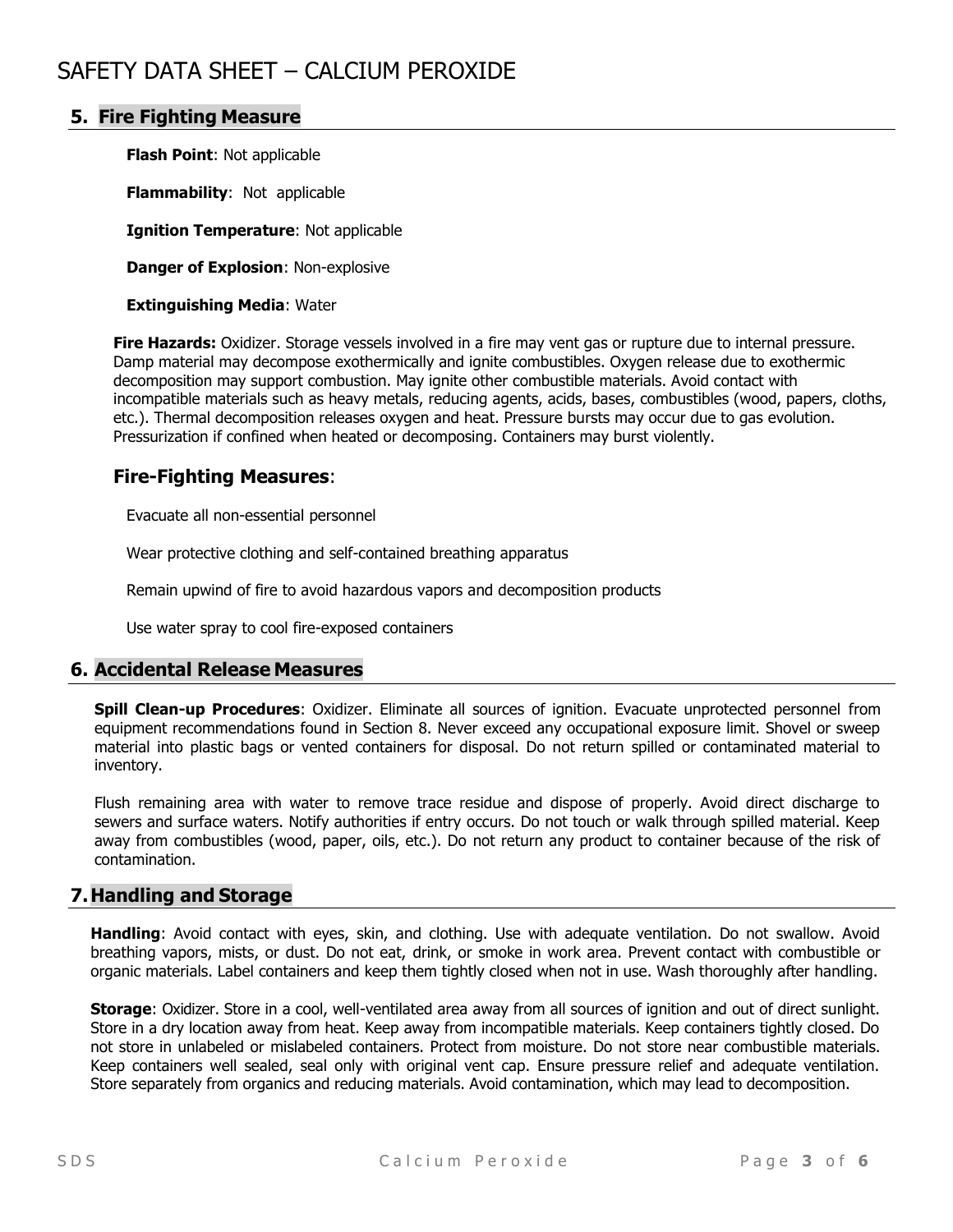## **8. Exposure Controls/Personal Protection**

**Engineering Controls**: General room ventilation is required. Local exhaust ventilation, process enclosures or other engineer controls may be needed to maintain airborne levels below recommended exposure limits. Avoid creating dust or mist. Maintain adequate ventilation. Do not use in closed or confined spaces. Keep levels below exposure limits. To determine exposure levels, monitoring should be performed regularly.

**Respiratory Protection**: For many conditions, no respiratory protection may be needed; however, in dusty or unknown atmospheres or when exposures exceed limit values, wear a NIOSH approved respirator.

**Eye/Face Protection**: Wear chemical safety goggles and a full-face shield while handling this product.

**Skin Protection**: Prevent contact with this product. Wear gloves and protective clothing depending on condition of use. Protective gloves: Chemical-resistant (Recommended materials: PVC, neoprene or rubber.)

#### **Other Protective Equipment**:

Eye-wash station Safety shower Impervious clothing Rubber boots

**General Hygiene Considerations**: Wash with soap and water before meal times and at the end of each work shift. Good manufacturing practices require gross amounts of any chemical be removed from skin as soon as practical, especially before eating or smoking.

## **9. Physical and Chemical Properties**

| <b>Appearance:</b>                | White or yellowish powder                                                 |  |
|-----------------------------------|---------------------------------------------------------------------------|--|
| Odor:                             | None                                                                      |  |
| <b>Bulk Density:</b>              | 500 $\sim$ 650 g/L                                                        |  |
| <b>Solubility in water:</b>       | Insoluble                                                                 |  |
| PH, 3% Solution:                  | Approx.12                                                                 |  |
| <b>Decomposition Temperature:</b> | Self-accelerating decomposition with oxygen release starting from 275 · C |  |

## **10.Stability and Reactivity**

**Stability:** Stable under normal conditions

#### **Conditions to Avoid**: **Water** Acids Base Salts of heavy metals Reducing agents Organic materials Flammable substances

**Hazardous Decomposition Products**: Oxygen which supports combustion.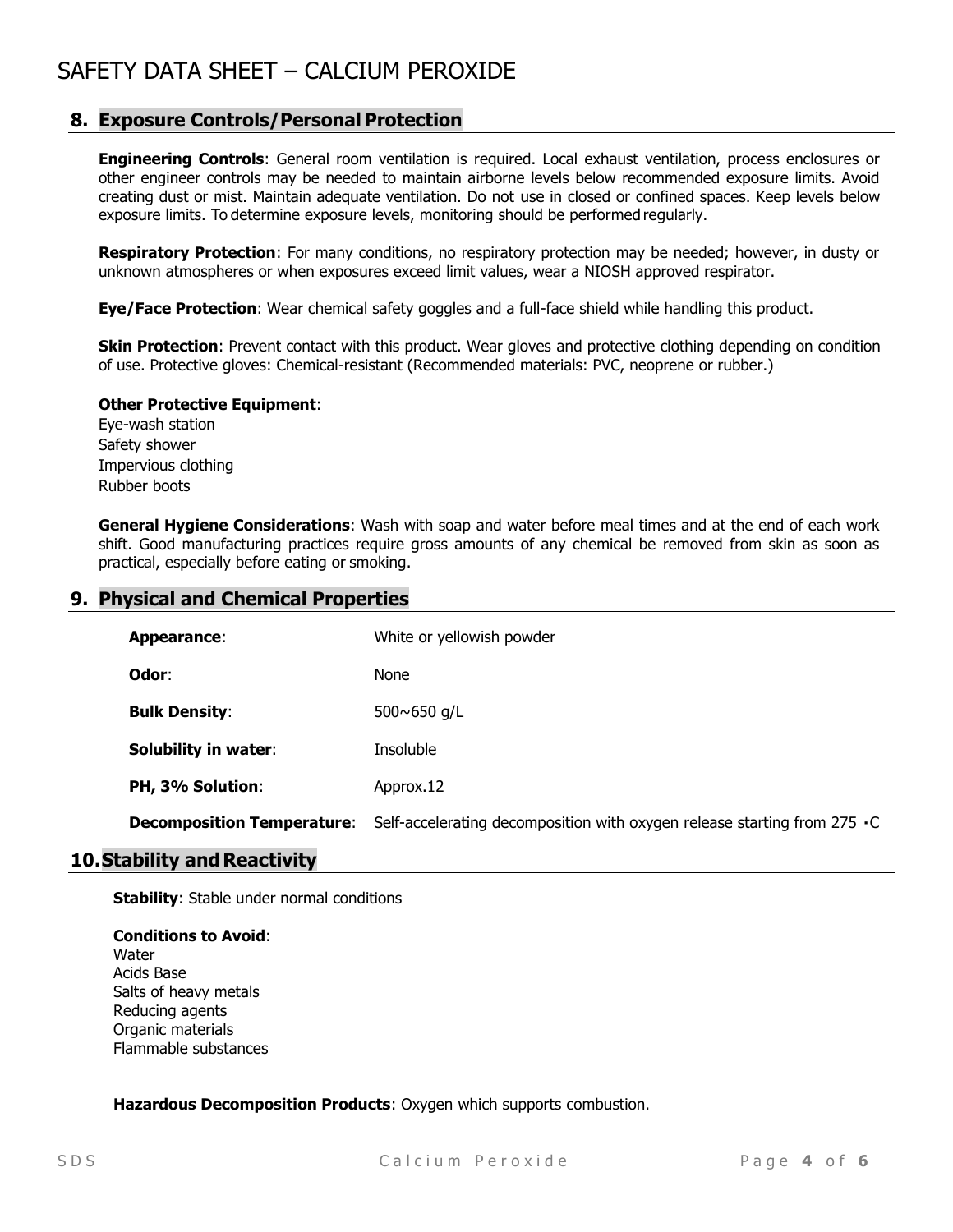## **11.Toxicological Information**

LD50 Oral: Min.2000 mg/kg, rat

LD50 Dermal: Min. 2000 mg/kg, rabbit

LD50 Inhalation: Min. 4580 mg/kg, rat

**Acute toxicity of over-exposure**: Dust is irritating to eyes, nose, throat and lungs.

**Chronic toxicity**: No known effect

**Carcinogenicity**: There are no known carcinogenic chemicals in this product.

#### **12.Ecological Information**

**Ecotoxicological Information**: Hazard to the environment is limited due to the product properties of no bioaccumulation, weak solubility and precipitation in aquatic environment.

**Chemical Fate Information**: As indicated by chemical properties oxygen is released into the environment.

#### **13.Disposal Considerations**

**Waste Treatment**: Dispose of in an approved waste facility operated by an authorized contractor in compliance with local regulations.

**Package Treatment**: The empty and clean containers are to be recycled or disposed of in conformity with local regulations.

#### **14.Transport Information**

#### **DOT (US)**

UN number: 1457 Class: 5.1 Packing group: II Proper shipping name: Calcium Peroxide Marine pollutant: No Poison inhalation hazard: No

#### **TDG**

UN number: 1457 Class: 5.1 Packing group: II Proper shipping name: Calcium Peroxide Marine pollutant: No Poison inhalation hazard: No

## **ICAO/IATA**

Oxidizers are prohibited from aircraft.

## **IMDG**

UN number: 3377 Class: 5.1 Packing group: II Proper shipping name: Calcium Peroxide Marine pollutant: No